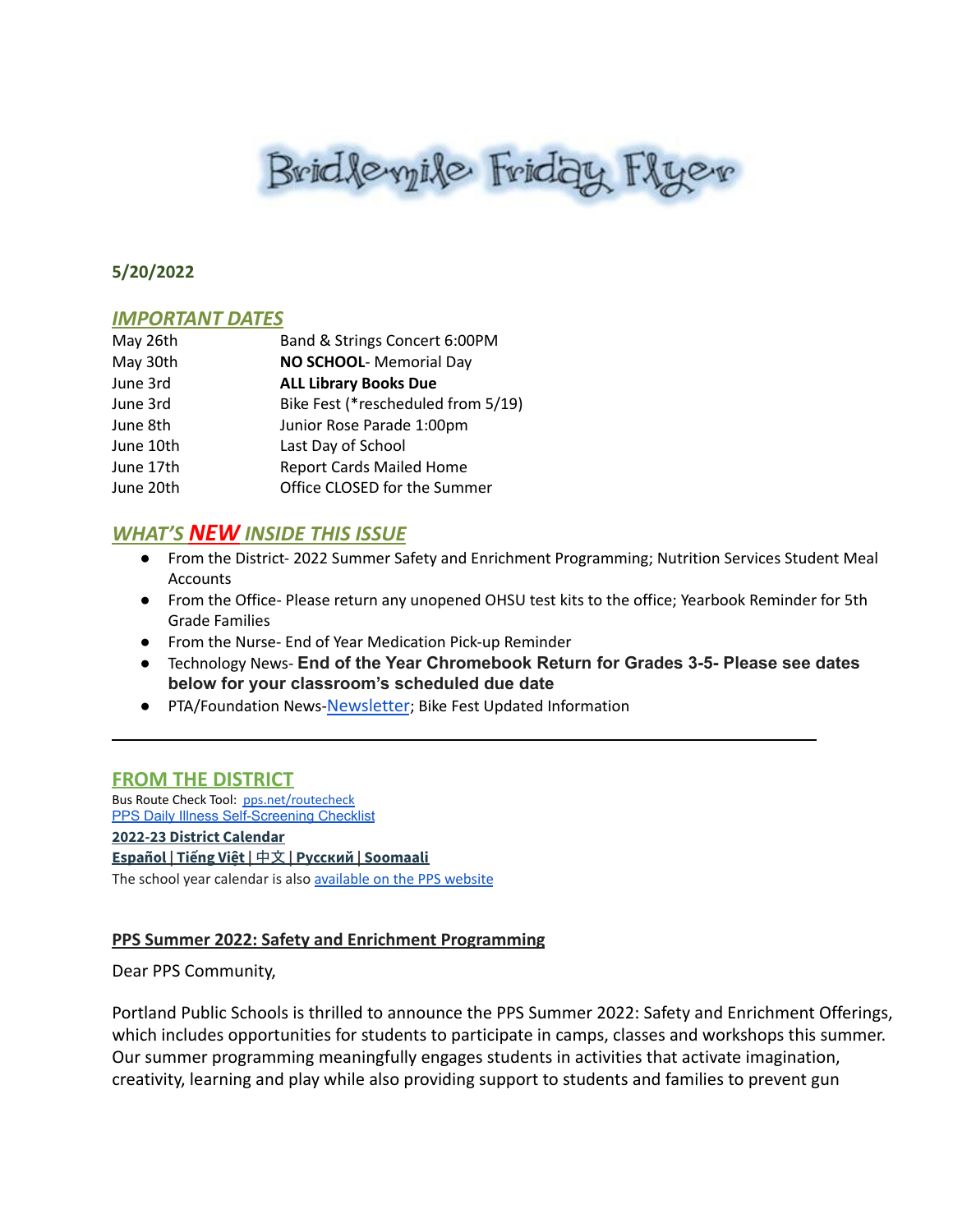violence such as case management, youth employment, and flexible funding for wrap-around supports.

We are bolstered by our community partners, many who are culturally specific, who bring these programs to life by providing fun, positive and enriching summer experiences so students can explore, learn and connect.

This year, we included the summer programming in our PPS Multilingual Family Supports website: [https://ppsfamilysupports.com/.](http://track.spe.schoolmessenger.com/f/a/UdnQ72PRpn4mX6j29SfRhg~~/AAAAAQA~/RgRkZ6R8P0QeaHR0cHM6Ly9wcHNmYW1pbHlzdXBwb3J0cy5jb20vVwdzY2hvb2xtQgpihvxwhmJIeid2UhBkYnVybGluZ0BwcHMubmV0WAQAAAAB) This website provides an experience that is easy to navigate, multilingual, user-friendly and welcoming for everyone. The website includes filters to search summer programming by language, school, and grade. It also has sections with topics including the arts, child care, STEM (science, technology, engineering and math) and employment opportunities for older students. We expect to provide the largest academic and enrichment summer program in PPS–and most likely state–history.

Please visit [https://ppsfamilysupports.com/](http://track.spe.schoolmessenger.com/f/a/UdnQ72PRpn4mX6j29SfRhg~~/AAAAAQA~/RgRkZ6R8P0QeaHR0cHM6Ly9wcHNmYW1pbHlzdXBwb3J0cy5jb20vVwdzY2hvb2xtQgpihvxwhmJIeid2UhBkYnVybGluZ0BwcHMubmV0WAQAAAAB) to see the full summer programming selection.

We hope you register today!

#### **Nutrition Services**

#### **STUDENT MEAL ACCOUNTS, REQUESTING REFUNDS OR MAKING PAYMENTS**

If your student no longer attends Portland Public Schools or you no longer want to use SchoolCafe, you can deactivate your SchoolCafe account anytime by logging in and selecting 'Deactivate My Account' under My Profile.

To Families Who Use SchoolCafe to Pay for School Meals:

If there is a positive/credit balance on the meal account at the end of the school year, it will automatically rollover to the 2022-23 school year regardless of which school the student attends. More information about school meal prices and which schools will be approved for the Community Eligibility Provision where all students eat for free, will be made available this summer. The options for a positive/credit balance are:

- 1. Do nothing. The funds will remain in the account for future purchases.
- 2. Request a refund check. Checks are sent in the mail within 7-10 business days depending on the volume of requests received.
- 3. Request the funds be transferred to another PPS student's meal account to use for future purchases.
- 4. Request the funds be donated to a specific school or general fund to pay off negative balances.

To submit an online request for options 2-4, click [here.](http://tinyurl.com/ppsrequest) ([https://forms.gle/j1irrFQcQSkGL9KG7\)](https://forms.gle/j1irrFQcQSkGL9KG7) If the account has a negative/owing balance from unpaid purchases made from prior school years, it will automatically rollover to the 2022-23 school year. Families have the following payment options: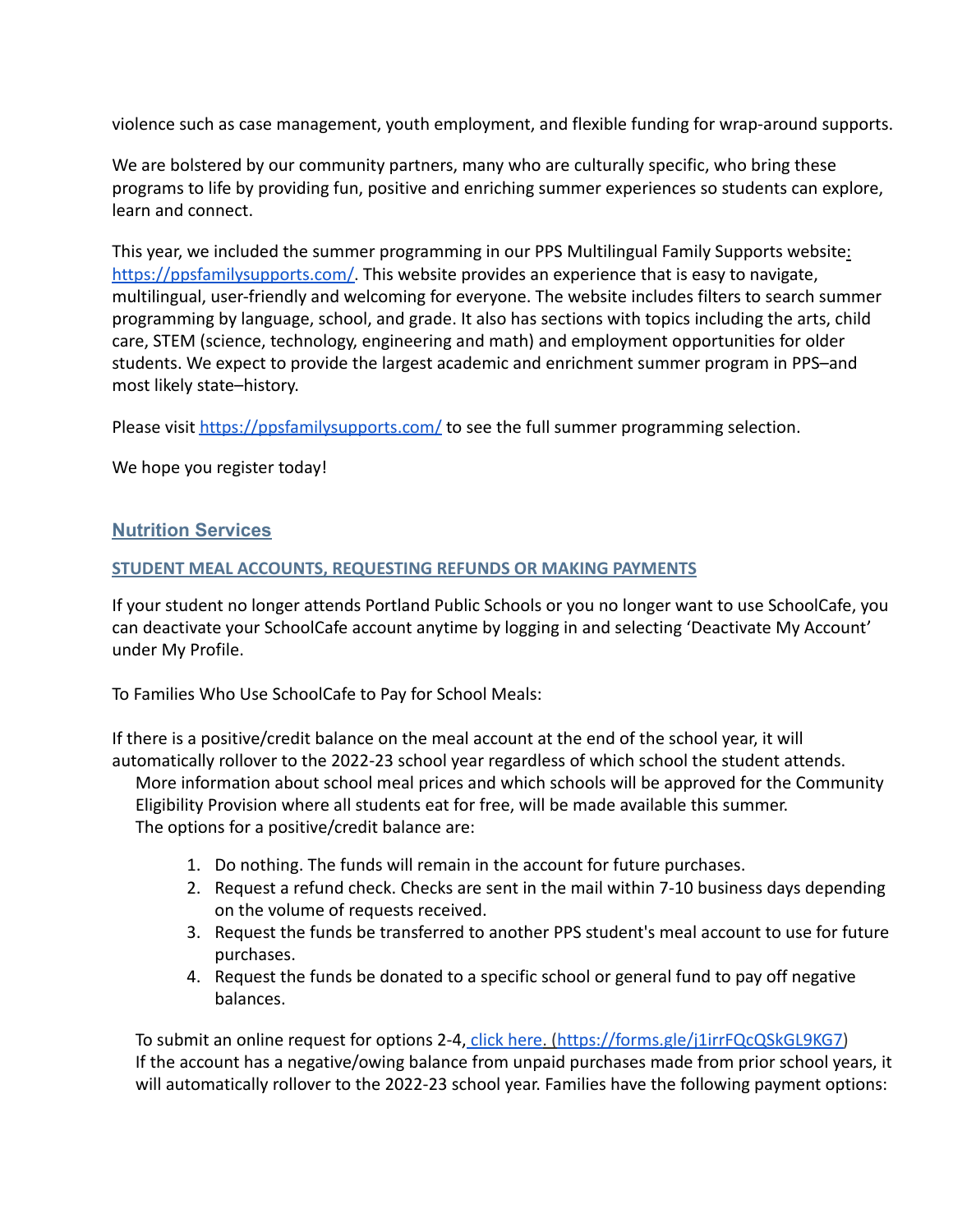- Bring cash or check (made payable to Portland Public Schools) to the school cafeteria before school ends, or send a check to PPS Nutrition Services, 501 N. Dixon St, Portland, OR 97227.
- Submit an online payment via SchoolCafe<sup>\*</sup>.

#### \**For assistance submitting a payment for an inactive student, please contact the PPS Nutrition Services office at 503.916.3247 or email nssupport@pps.net.*

NOTE: Payments can be made in installments if the total amount cannot be paid in full. Owing balances will not impact students from receiving school meals.

To Families Who Use to SchoolCafe to Submit a Free and Reduced Meal Application:

- Applications can be submitted on or after July 1, 2022. The application will include the new, 2022-23 income guidelines.
- Students approved for free or reduced meals in the 2021-22 school year will have an additional 30 operating days at the start of the next school to submit a new meal application without incurring meal charges.
- For questions about the meal application process, please contact the PPS Meal Benefits Office at mealbenefits@pps.net or call 503.916.3402.

#### **FROM THE OFFICE**

#### **OHSU Take-Home Kit Reminder**

Just a reminder if you participate in the OSHU take home testing program and have any unopened kits laying around at home please send them back to school as soon as possible so that we may use them for redistribution. Thank you!

#### **Message from 5th Grade Transition Team- YEARBOOK reminder**

Hi 5th grade families and caregivers!

Don't forget to order your student's 5th grade yearbook!!

Please go onto [Cheddar Up](http://url4609.membershiptoolkit.com/ls/click?upn=YlRn298vGyos0Lb1sOP922ofKSp4azSjLwI8SNiPw4Ki88AHeqSSD6u7xtC-2BSyh3fdHA9n0LBX4CPlzf50ctCw-3D-3DEvYY_bizJ3rQjIh9-2F40eorGOn5XfyH-2FhjzyvnsneteohXA65eYbfLThMY5VPz1WO4Yzoh3dy-2BvGYCHnt5ryCK6mQ7n4Nx6ExG1w7h0CBNUtCkGcDejI26D8DXtYRBwe4kBPGN6ojZ-2FddlWtkcpWXwP8OX8NWxoI79sHP1d4-2BEwtVBc8vDptrwmMqtIAOrdA2diAqRDk0-2FbA9PEMGXGX4PoDweAODQMWqqXx7qsx-2BuS4nUFX-2FY3xs0mHGpkbFjgnlUihIQHnTH-2FrXA9sOOGqqyaURo6WC90FFN5GvNlAvNIhzDsbdBfTOZlBY8j-2B0h581uQa6uz2x-2Fuj7BATKeqwOssQOFCE7o9q7i-2BC-2Bd-2Bvev1KmQDUJUSnLvZNOgRXnBT-2FoTHNUp) to pay for your student's yearbook.

If you already paid via Lifetouch, you should have received a refund and DO NEED to order again. If you have any questions, please reach out to the yearbook volunteers Rebecca Hunnicutt Farren (rebecca@hunnicuttphotography.com) or Tara Ratliff (taradrat@gmail.com) Thanks so much!

**Moving??** If you are moving or will be attending a different school next year, please let the office know as soon as possible; staff are currently working hard on class placements for next year and it helps the process to know of any changes in advance. Thank you!



#### **Families with incoming Kindergarteners for 2022-23 (class of 2028)**

The PTA has created a new Facebook Parent Group for our Bridlemile kinder families to connect. Here is the link to join: <https://www.facebook.com/groups/663771308063161/?ref=share>.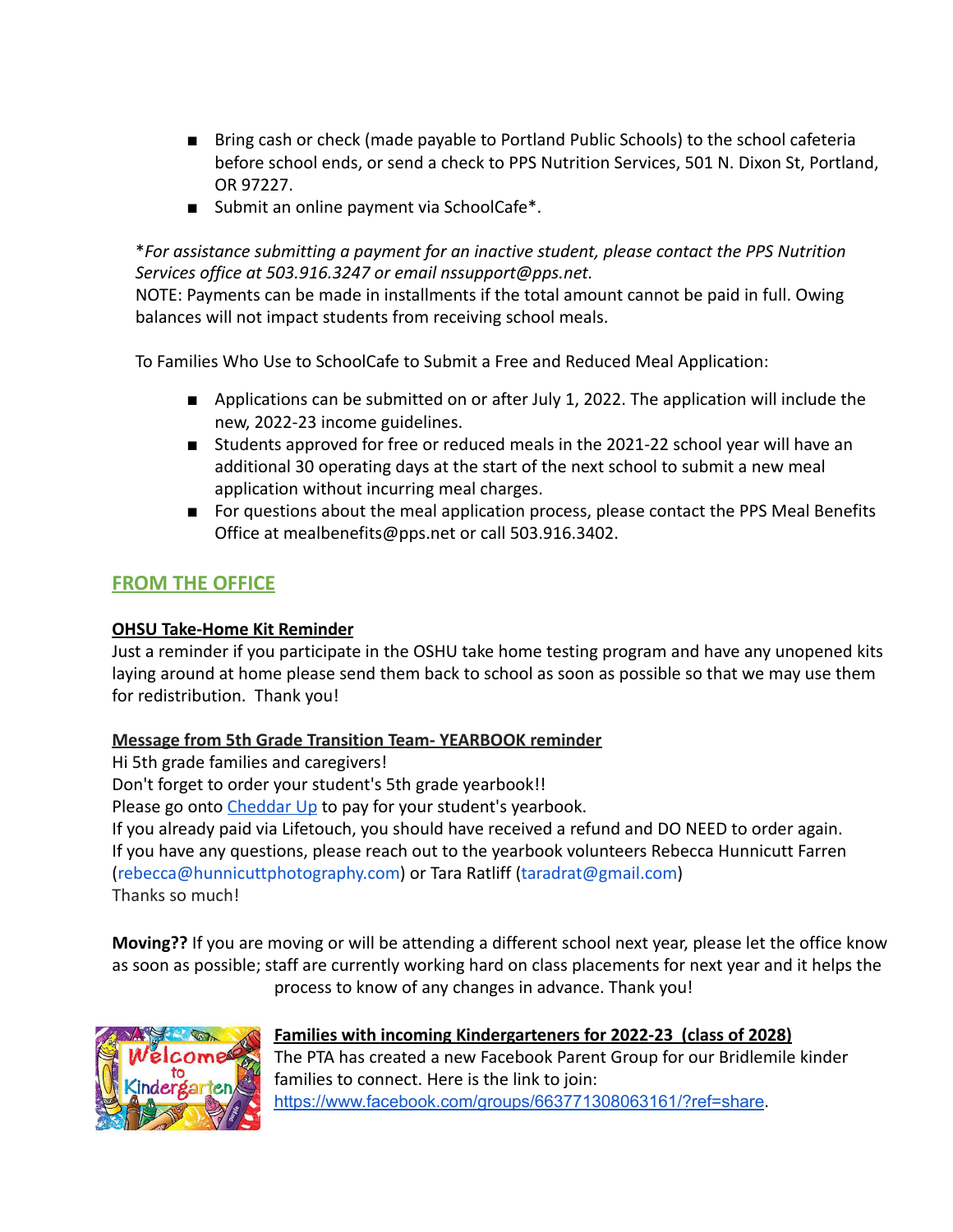

#### **FROM THE NURSE**

**End of year medication reminder**: Medication checked in at school must be picked up by the parent or be destroyed at the end of the school year per district policy. If you have medication(s) in the office for your child that you feel are no longer needed for the remainder of the year, please stop by the office as soon as possible to pick up; this will help us greatly! Thank you!

#### **TECHNOLOGY NEWS FROM MS. DAHINDEN**

### **IMPORTANT: End of the year chromebook housekeeping**

Dear families:

If you were issued a PPS Chromebook for distance learning during the pandemic from March 2020-May 2021 (this does NOT include the distribution this year of grades 3-5 CTL chromebooks) Please return the Chromebooks to the Bridlemile office by **Tuesday May 31st** . Thank you.

#### **End of the year Chromebook Return for grades 3-5**

Chromebooks and chargers will be turned in at the end of the year. Please make sure your student brings his or her Chromebook and charger to school on the designated day.

Wednesday, June 1st--Mr. Stenger, 5th grade Thursday, June 2nd--Ms. Morris, 5th grade Friday, June 3rd--Ms. Yates, 5th grade Monday, June 6th--Ms. Rischiotto and Ms. Guthrie 4th grade Tuesday, June 7th--Mr. Augustine, 4th grade and Ms. Hales, 3rd grade Wednesday, June 8th--Ms. Smith and Ms. Koning, 3rd grade Thursday, June 9th--Ms. Maddy

#### **LIBRARY NEWS FROM MS. DAHINDEN**

#### **End of Year Library Information**

As the school year winds down, here are some important dates to keep in mind regarding checking out and returning library books:

**May 23rd - May 27th** is the last week for students to check out library books. All library books need to be returned on or before **June 3rd**. Thanks for your help in ensuring that books are returned.

## **PTA/FOUNDATION NEWS**

PTA and Foundation [Newsletter](https://docs.google.com/document/u/1/d/e/2PACX-1vQlZCPHtKxqO7qpJwiwgoeaZ1ERHVLgg6z0JNYJMTulwn7xlOVY_X2I1ZV9nntsGHP57LEZ_uSufaFj/pub)



**BIKE FEST**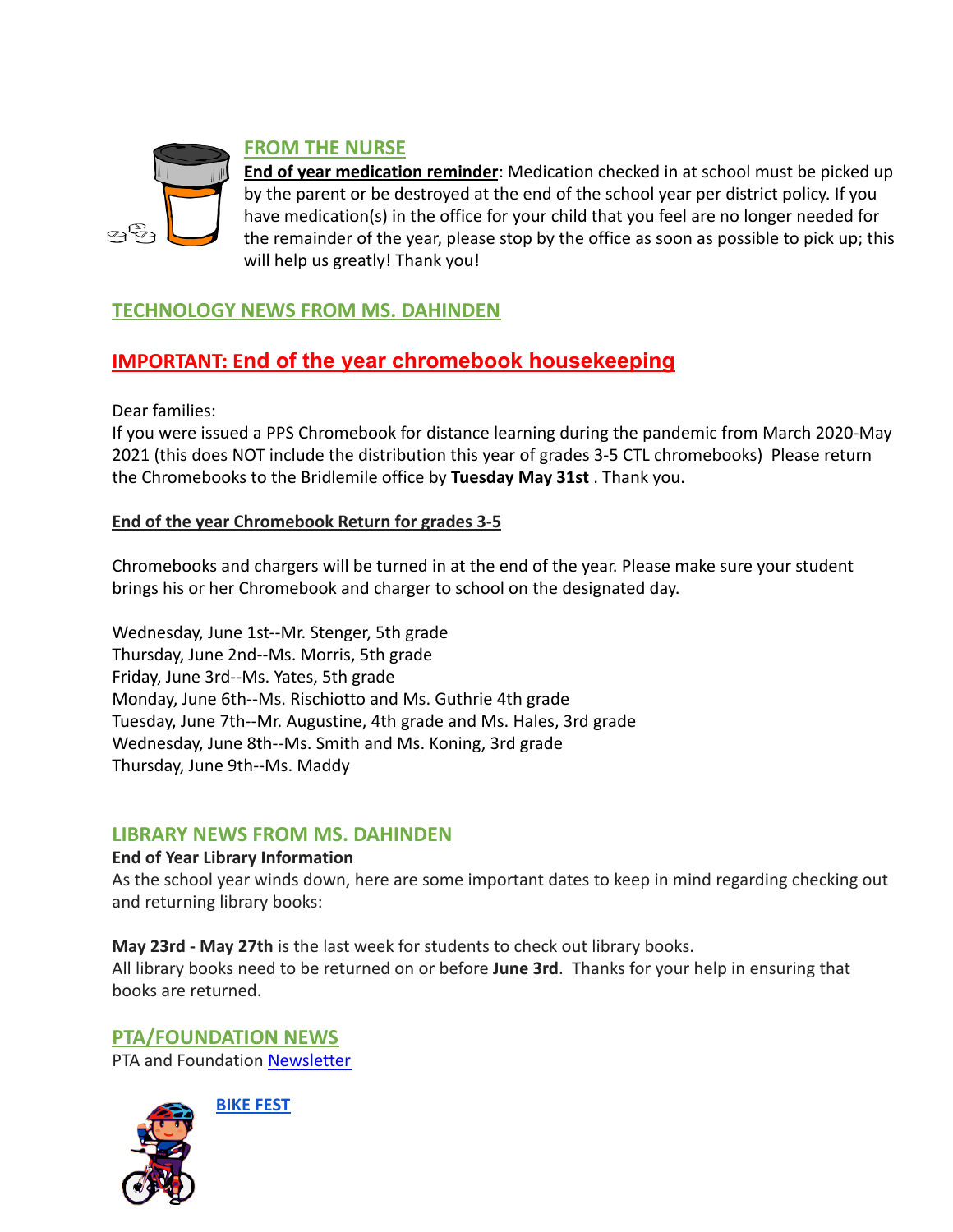We've rescheduled to give everyone more notice and are crossing our fingers for drier and warmer weather! Bike Fest is returning on Friday, June 3rd from 2:15-4pm. It's time to ride your bike to school and then ride all around after the school day is over! There will be a course around the school and a smaller loop for anyone who just wants to test things out. The slow bike race will be back as will raffle prizes and other activities. We will have snacks available when it's time to take a break from all of that pedaling.

Of course this doesn't happen without some help. We need volunteers to make sure everyone is safe and the events happen without a hitch. A special thanks to Trek, who are providing a mechanic to help service any bikes that need an adjustment or repair so if your bike has an issue bring it by, get it fixed up, and start riding! Use this sign-up ([https://signup.com/go/JAmiRWb\)](https://signup.com/go/JAmiRWb) or contact David (steinnet@gmail.com).

To celebrate Walk + Roll Challenge month there will also be free items including pencils, stickers, masks, comics, and more at Bike Fest. In addition, for anyone who wonders where some of the designs come from for those Bike stencils on the road the answer is students around Portland. You are able to submit your designs through the Bike to Books Digital Design Contest

([https://www.portland.gov/transportation/safe-routes-school/bike-books-digital-design-contest\)](https://www.portland.gov/transportation/safe-routes-school/bike-books-digital-design-contest). If your design is selected the city will install it nearby Bridlemile for everyone to enjoy! Entries are due by June 1st.

#### **Bridlemile Fundraiser Flower Power is on Now - May 25th.**

An earth friendly way to support our school while ensuring you have the greatest blooms in town! 50% of all sale proceeds goes directly to the support of Bridlemile students, teachers, faculty and gardens.

All plants and bulbs come with a 100% replacement guarantee!

Purchase directly on <http://bridlemilegardensale.fpfundraising.com/> For additional questions & information contact Lauren Barton at garden@bridlemileschool.org

#### **COMMUNITY NEWS Ida B. Wells H.S IBW Girls Summer [basketball](https://docs.google.com/document/d/16NXltsLTfKLihE977w_zH3uxXAWFA5dg1XJK4Asdvcw/edit?usp=sharing)**

Wells **Football** Foundation is happy to announce that 2022 Wells Youth Football registration is open! We hope you are as excited about this year's football as we are. Complete info and registration is posted here: <https://www.wellsfootball.com/>

**Lincoln H.S** [Lincoln](https://lincolnyouthsoccer.org/) Youth Soccer <https://www.lincolnyouthfootball.info/> See flier here: